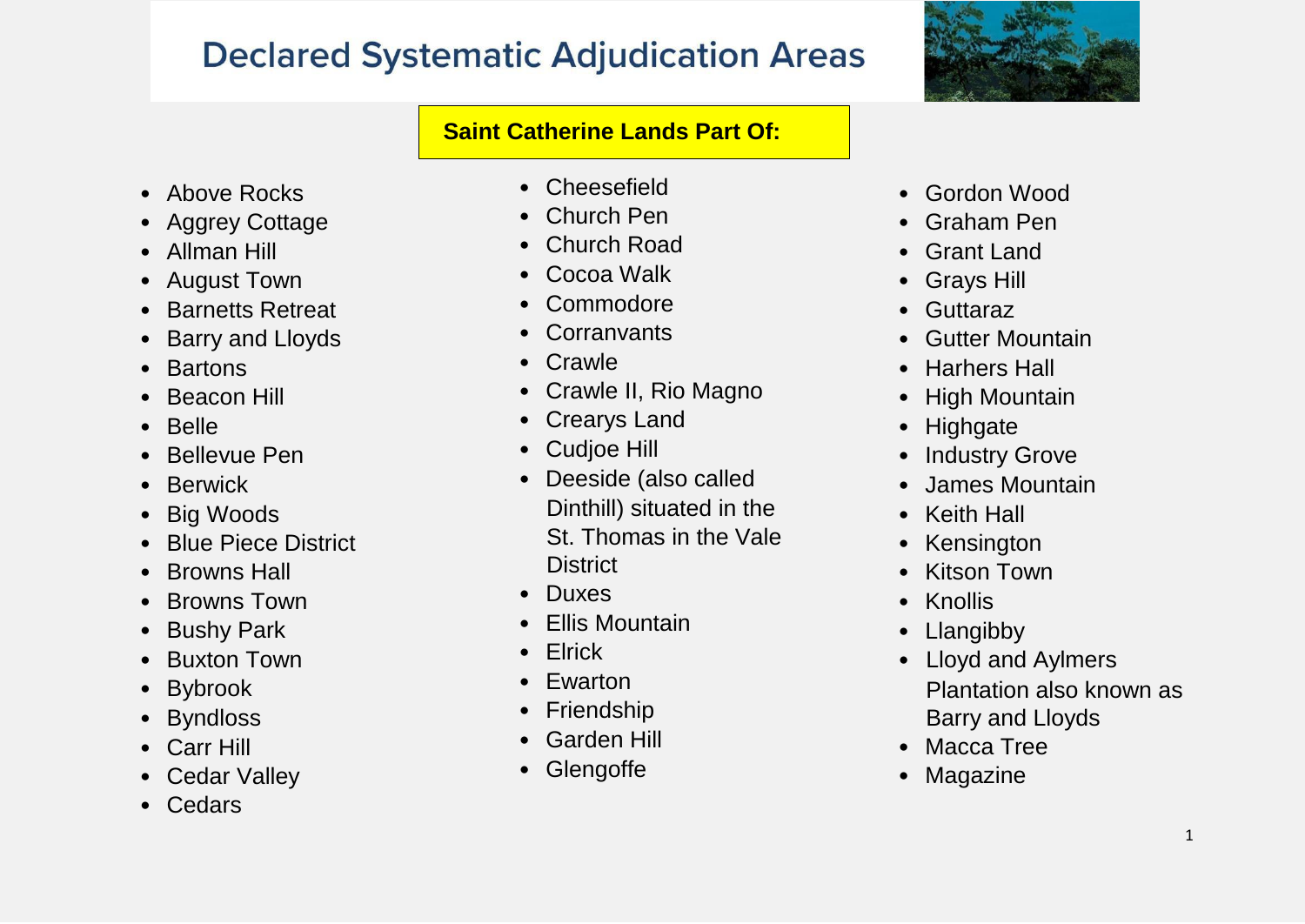### **Saint Catherine Lands Part Of:**

- Mendez
- Morris Hill
- **Mount Olive**
- Mount Pleasant
- Mount Pleasant, Rio Magno
- Mount Recovery
- Mountain River
- Mountpelier
- Narine Lands
- Old Harbour
- Old Harbour Bay
- Old Works
- Orange Grove
- Orange Grove Plantation
- Orange Hill
- Oxford
- Oxford Hill
- Palm
- Palm Mountain
- Paton Park
- Pedro
- Pigeon Hill
- Pimento Mount
- Point Hill
- Princess field
- **Pusey**
- Pusey Hill
- Rennalls
- **Retirement**
- Riversdale
- Rock Hall
- Rosedale
- Russell Pen
- **Shenton**
- Simons
- Sligoville
- **Spicy Grove**
- Spring Hill
- St. Faiths
- Stanberry Grove
- Stanberry Grove House



- Stanbury Grove
- **Swamp Lane**
- Thompson
- Thompson Pen
- Time and Patience
- **Treadways**
- Tredegar Park
- Trentham
- Trentham Park
- Vaz Delight
- **Wakefield**
- Wallens
- **Watercourse**
- Waterloo
- **Watermount**
- Waugh Hill
- West Prospect
- Williams Field
- Willowdene
- Wood Hall
- York Street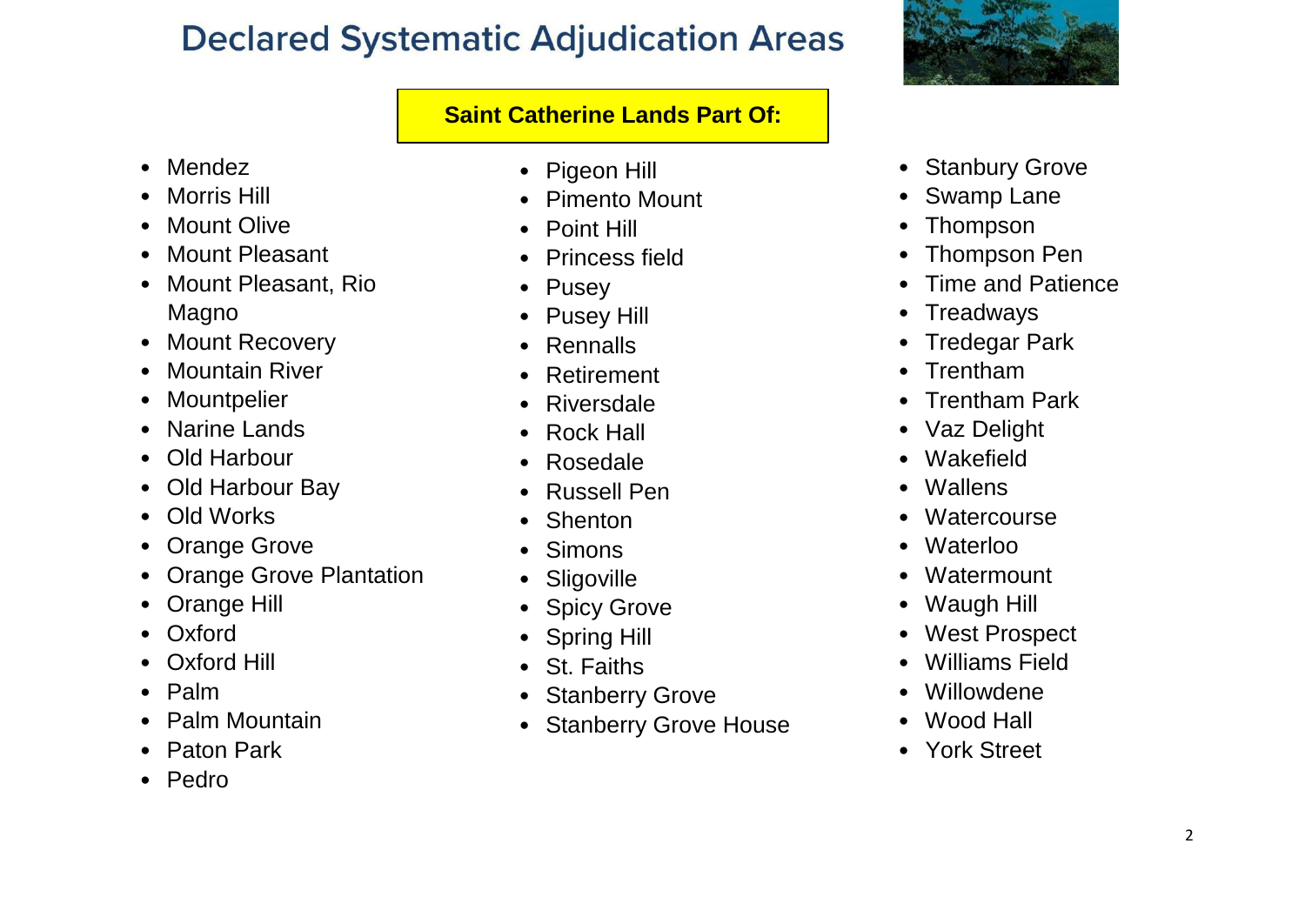

### **Saint Elizabeth Lands Part Of:**

- Ballards Valley
- Barbary Hall
- Bellevue
- Berlin
- Breadnut Valley
- Brighton
- Bull Savannah
- Burnt Ground called Lower Burnt Ground and Grass Piece
- Burnt Savannah called 500 Lane and Ghetto Lane
- Carlisle and Red Bank
- Exton
- Flagaman
- Friendship called Doctor Rock
- Gazeland
- Haughton
- Hounslow and Bay Filly
- Lacovia called Bartons **Wharf**
- Lacovia known as Cuffies Pen, Dixon Land and Rice Piece
- Malvern Chase
- Mountainside
- New Hope
- New combe
- Newell
- Newton
- Pedro
- Potsdam
- Queensbury
- Ribbet
- Ridge
- Rose Hall
- Southfield
- Top Hill
- Tryall
- Watch well
- Williamsfield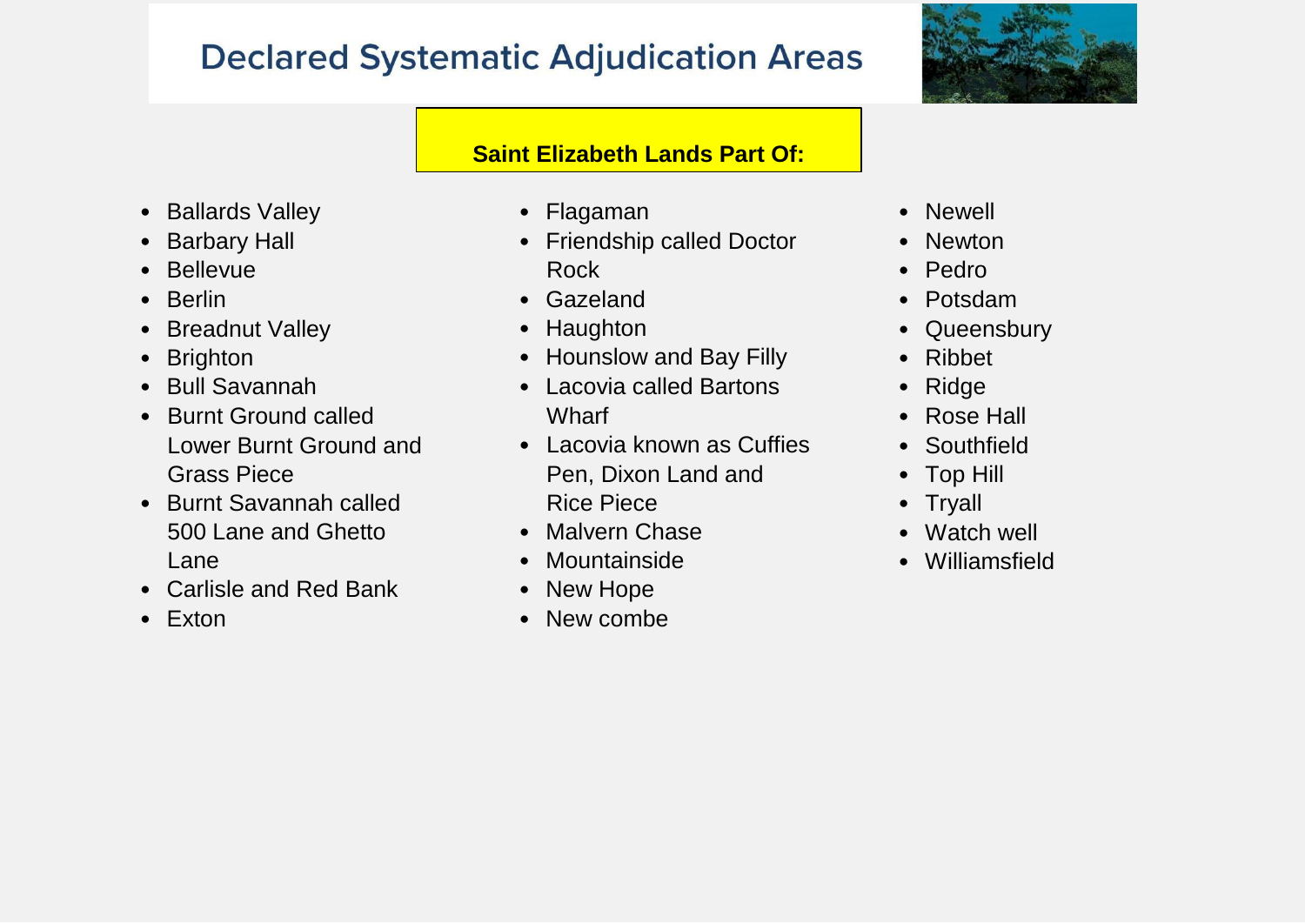

#### **Manchester Lands Part Of:**

- Asia
- Blakes Pen
- Blenheim
- Broughton
- Carter
- Cocoa Walk
- Craighead
- Davyton
- Dobson
- Downs
- Evergreen
- Farm
- Frankfield
- George Reid
- Golden Run
- Good Hope
- Greenvale
- Grove Town
- Haddingville
- Harmons
- Hibernia
- Java
- Kensworth
- Lancaster
- Marley Hill
- Mason Run
- Mike Town
- Mount Prospect
- New Broughton
- Pike
- Pillar
- Plowden
- Pusey Hill
- Quatre Bras
- Rest Store
- Robins Hall
- Salmon Town
- Sea Air
- Smithfield
- St. Toolis
- Victoria Town
- Warwick
- Wigton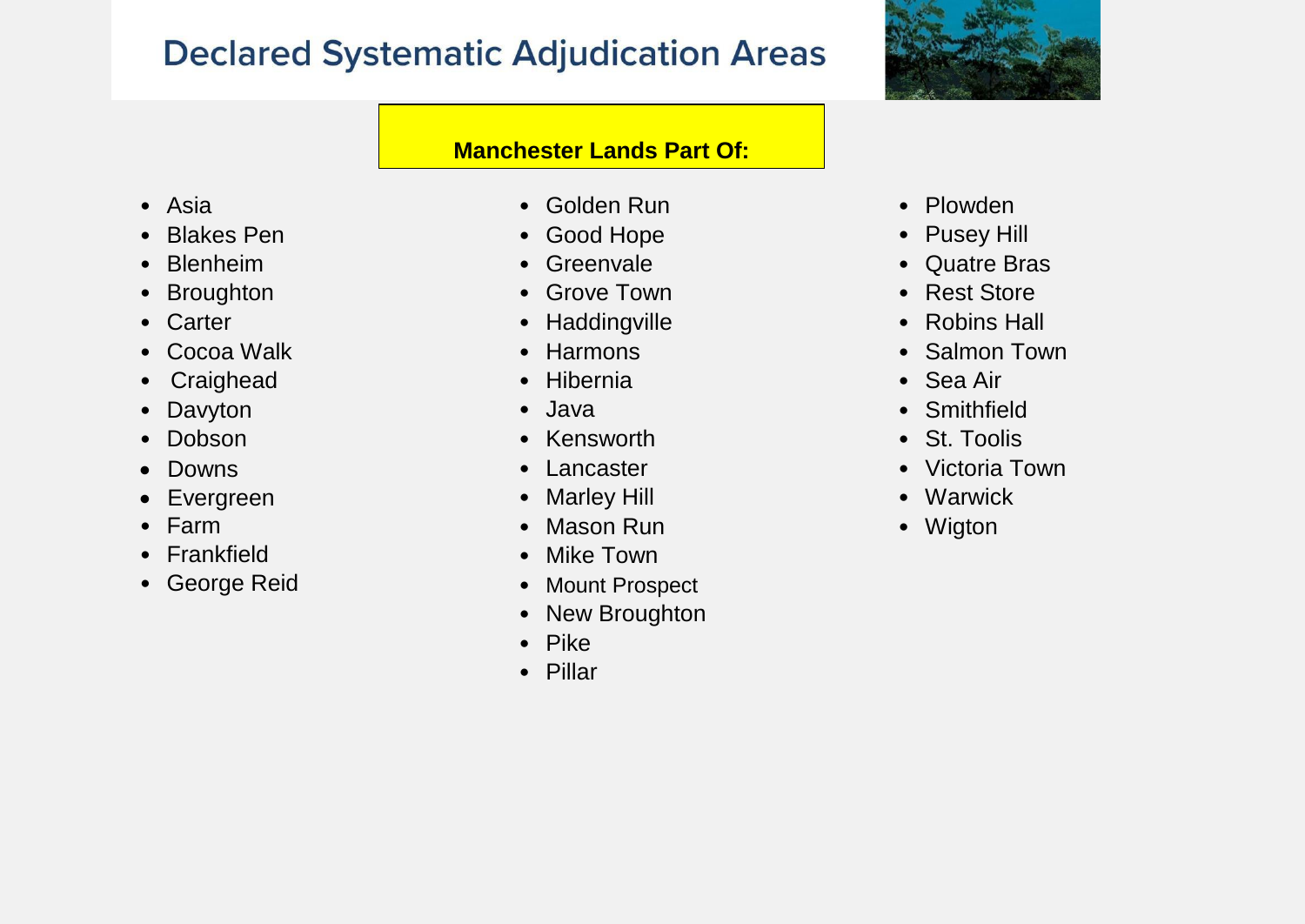

**Westmoreland Lands Part Of:**

- Amity Mountain
- Leamington and Montpelier Mountain

**Clarendon Lands Part Of:**

• Danks-Savoy

**Portland Lands Part Of:**

• Land called Masemure known as Caanan Despicle

**Trelawny Lands Part Of:**

• Stettin

**Hanover Lands Part Of:**

• Shettlewood (Volume 1096 Folio 22)